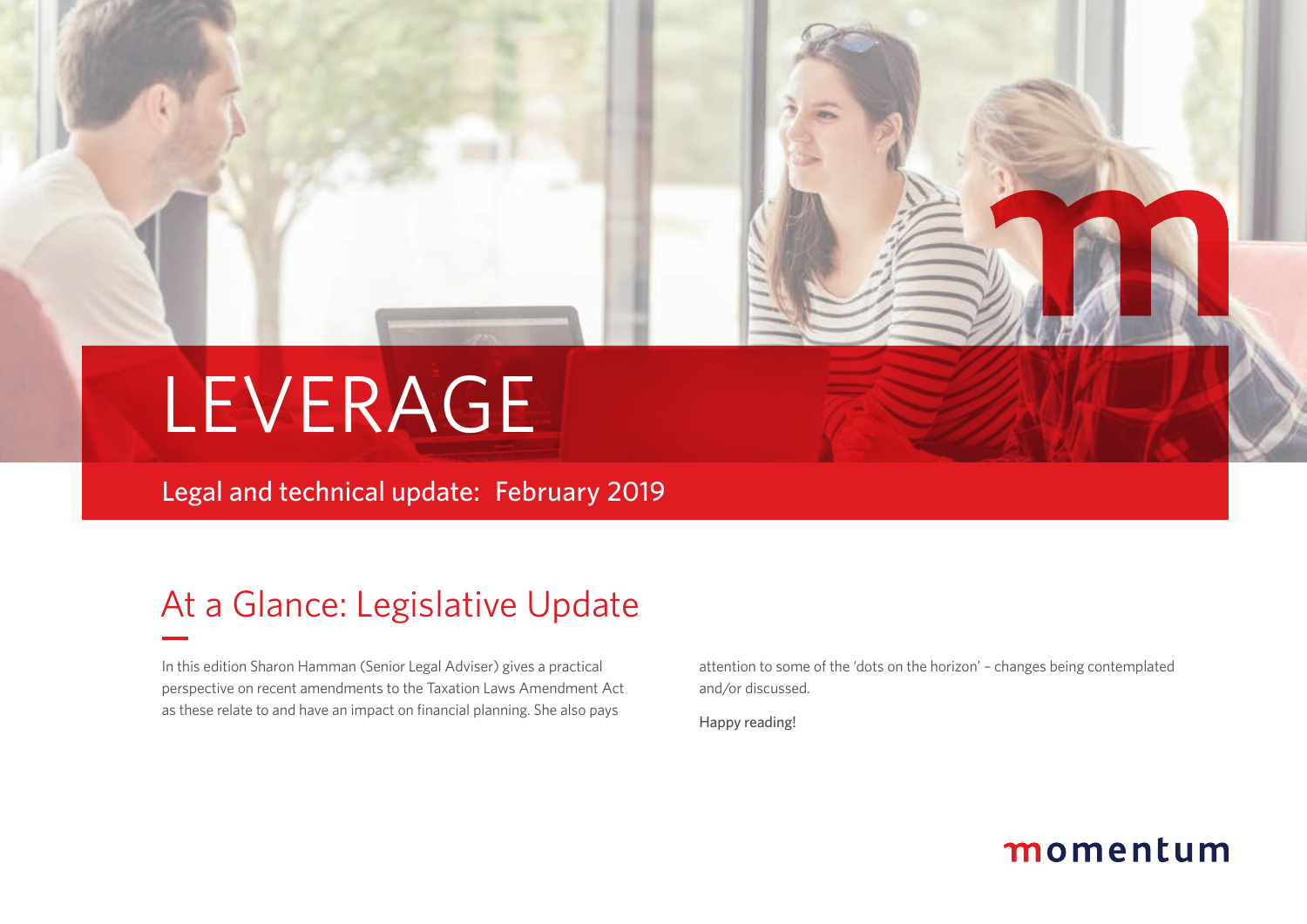## Taxation Laws Amendment Act, 2018

By Sharon Hamman, Senior Legal Adviser

This Act, promulgated on 17 January 2019, brought into being the tax proposals made in last year's Budget. At the same time, it provided an opportunity to postpone the implementation of the annuitisation of provident funds and tie up some other loose ends.

The most pertinent amendments, from a financial planning point of view, are as follows:

#### Provident fund annuitisation

Plans to annuitise provident funds have been on the cards since 2014, with numerous effective dates being postponed. It has now happened again.

Allowing for further deliberations on the matter, it has now been postponed to 1 March 2021.

What is annuitisation of provident funds again? If you have perhaps forgotten what this is all about or only joined the industry after the spotlight was on this amendment, herewith a quick recap on what annuitisation of provident funds entails:

- It will bring the rules of provident funds in line with that of pension funds regarding access at retirement: a maximum of one third may be taken as a lump sum on retirement, while the remaining funds must be used for a monthly pension;
- The motivation behind it is to limit members' access to ensure that some benefits remain to provide for a monthly pension and reduce the burden on the state in respect of government pension grants; and
- Once implemented, all new contributions to the fund, after this date (1 March 2021), will be subject to the new rules

and the limitation. The fund value as on 28 February 2021 will be referred to as the vested benefit and will remain fully accessible at retirement.

#### Post-retirement retirement benefit preservation

This concept has been developing over the last few years. In 2015, the definition of retirement date in the Income Tax Act (ITA) was amended to allow for a wider application. It refers to the retirement date of a member as the date on which that member elects to retire from the fund (most fund rules would require certain administrative requirements to be met for the retirement date to have occurred). This is the retirement date for the purpose of the Income Tax Act, which will then trigger the tax consequences (applicable to retirement) on that fund. It does not retract that a member has a contractual retirement age in terms of the member's employment contact and their employerprovided retirement fund rules.

The amendment had a positive impact on retirement planning in general, as it allowed a member to control when they actually retire from their retirement fund, rather than being subjected to a set retirement date contained in the fund rules. So even if they reached their contractual retirement date, the member could leave the retirement benefit in the fund until they wish to formally retire, in which case they would inform the fund and meet the administrative requirements to do so and then trigger the retirement date definition for tax purposes.

In 2018, another amendment brought about the ability for a member to transfer their retirement benefit to a retirement annuity (RA). In this case, the member reaches their contractual retirement date/age in terms of their employment contract and

the fund rules, and then decides to transfer their retirement benefit to a RA to postpone the retirement date and 'preserve' that retirement benefit for future use. The only downside to this amendment is when a member of a provident fund uses the RA for post-retirement benefit preservation: it would bring the provident fund benefits under the rules of the RA, resulting in limited access at retirement (the one third lump sum limitation applies). At the time, preservation funds were not considered as an option for this type of post-retirement preservation due to the one pre-retirement withdrawal option available. As it is a retirement benefit that is being preserved, the principle is that no withdrawal options should be possible prior to retirement.

From 1 March 2019, the preservation fund is being introduced as another alternative, with the restriction that no withdrawal option is available on the retirement benefits transferred into the preservation fund. The benefit is that a retirement benefit can now be transferred from a pension fund to a pension preservation fund or RA and from a provident fund to a provident preservation fund, a pension preservation fund, or a RA. The member of the provident fund can therefore retain the full lump sum access they would have been entitled to if they retired directly from the provident fund.

#### It is important to note:

• A member cannot stagger the retirement from the fund. If the post-retirement preservation is selected, the member has to transfer the full retirement benefit to either the RA or the preservation fund. It is not possible to access a portion of the retirement benefit and then preserve the rest – it is all or nothing.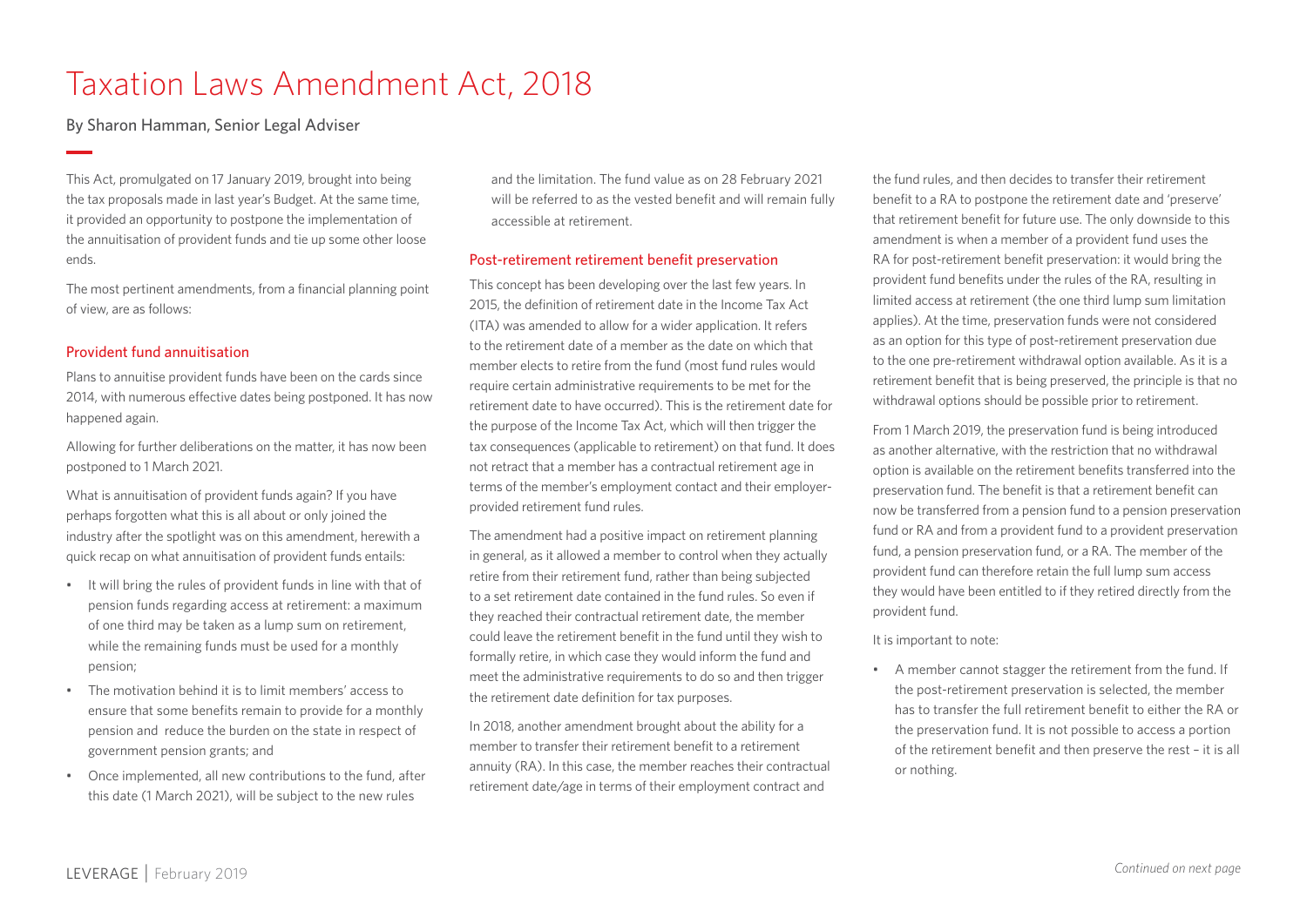#### Example:

Peter is employed and his employment contract states that the retirement age of all employees is 63 and the employer provided provident fund's rules also reflect this age as its retirement age. Peter's employer already indicated that they would retain his services post-retirement on a contract basis, as they cannot afford to lose his expertise and experience. However, because the requirement for fund membership is permanent employment, Peter will not be able to remain on the fund.

#### Situation prior to the amendment:

When Peter reaches his normal retirement age, his permanent employment would come to an end and he would revert to working on a contract basis. As a result of him not meeting the eligibility criteria for fund membership and due to him having reached the normal retirement age of 63, he would also

be forced to retire from his provident fund. He has no option to preserve the retirement benefit to a later stage other than leaving it in the fund or transfer it to a retirement annuity fund until such time as he wishes to take his retirement benefit. He does not want to restrict his ability to take his whole retirement benefit as a lump sum, which effectively means that leaving his benefit in the provident fund is his only option. Many funds restrict investment options to deferred members. It should also be noted that all risk benefits attached to the fund would generally cease upon reaching the fund's normal retirement age.

#### Situation post the amendment:

When Peter reaches his retirement age of 63, he will be able to preserve his retirement benefit in one of three ways:

• Leave the benefit in the provident fund until actual retirement;

- Transfer the retirement benefit to a RA. An existing RA can also be used and Peter can continue to contribute to the RA until he wishes to retire from it. The RA does not have a set retirement date and will only action the retirement when Peter chooses to do so and meets all administrative requirements:
- Transfer the retirement benefit to a preservation fund. An existing preservation fund can also be used. Peter will not enjoy the one withdrawal option on this portion of the preservation fund (if it is added to an existing preservation fund), but the one withdrawal option will still be available on the other fund sources held in that preservation fund if he has not yet used it.

The amendments allow for more flexibility when doing retirement planning later in life, specifically in an environment where people are living longer and continue to work postretirement.

#### Access to preservation fund benefits due to emigration or the cessation of a visa

Preservation funds are being brought in line with RAs when a member emigrates prior to the retirement date.

At the moment, a member of a RA can access the funds as a withdrawal by following the process through the SA Reserve Bank if the member formally emigrates, or their visa expires. Preservation funds would not be accessible due to emigration or the cessation of a visa, except if the member has not used the one withdrawal option, in which case the one withdrawal could be used to withdraw the total fund value.

This posed a problem for members who have benefits in a preservation fund, but already used the one withdrawal option. In this case, the member was forced to wait until the retirement

date to access the retirement benefit, which would be limited in terms of the rules of the fund. The pension preservation fund would limit access at retirement to a maximum of one third, resulting in the remainder of the funds staying behind, paying a monthly pension in SA, subject to tax in SA and then having to be repatriated offshore, fully subjected to the exchange rate every month.

From 1 March 2019 this will change. Where a member of a preservation fund has already formally emigrated, or their visa has expired by this date, they will be able to withdraw the funds, irrespective of any prior one withdrawal being made. A member who is in the process of emigrating or their visa expires after this date, will be able to access the funds as soon as the administrative requirements are met, irrespective of any prior one withdrawal made.

As is the case with the withdrawal due to emigration or the cessation of a visa occurs pre-retirement, the full withdrawal amount will be taxable in terms of the withdrawal tax table – please remember that aggregation of previous retirement fund lump sums can impact the tax payable quite significantly.

#### Important to note:

- Any retirement benefit transferred to a RA or a preservation fund (as discussed under point 2 above) will not be accessible due to emigration or the cessation of a visa; and
- If a member has transferred their retirement benefit to an existing RA or preservation fund, this retirement benefit will not be accessible. However, any other pre-retirement benefits in the funds will be accessible as a withdrawal if the member emigrates or their visa ceases.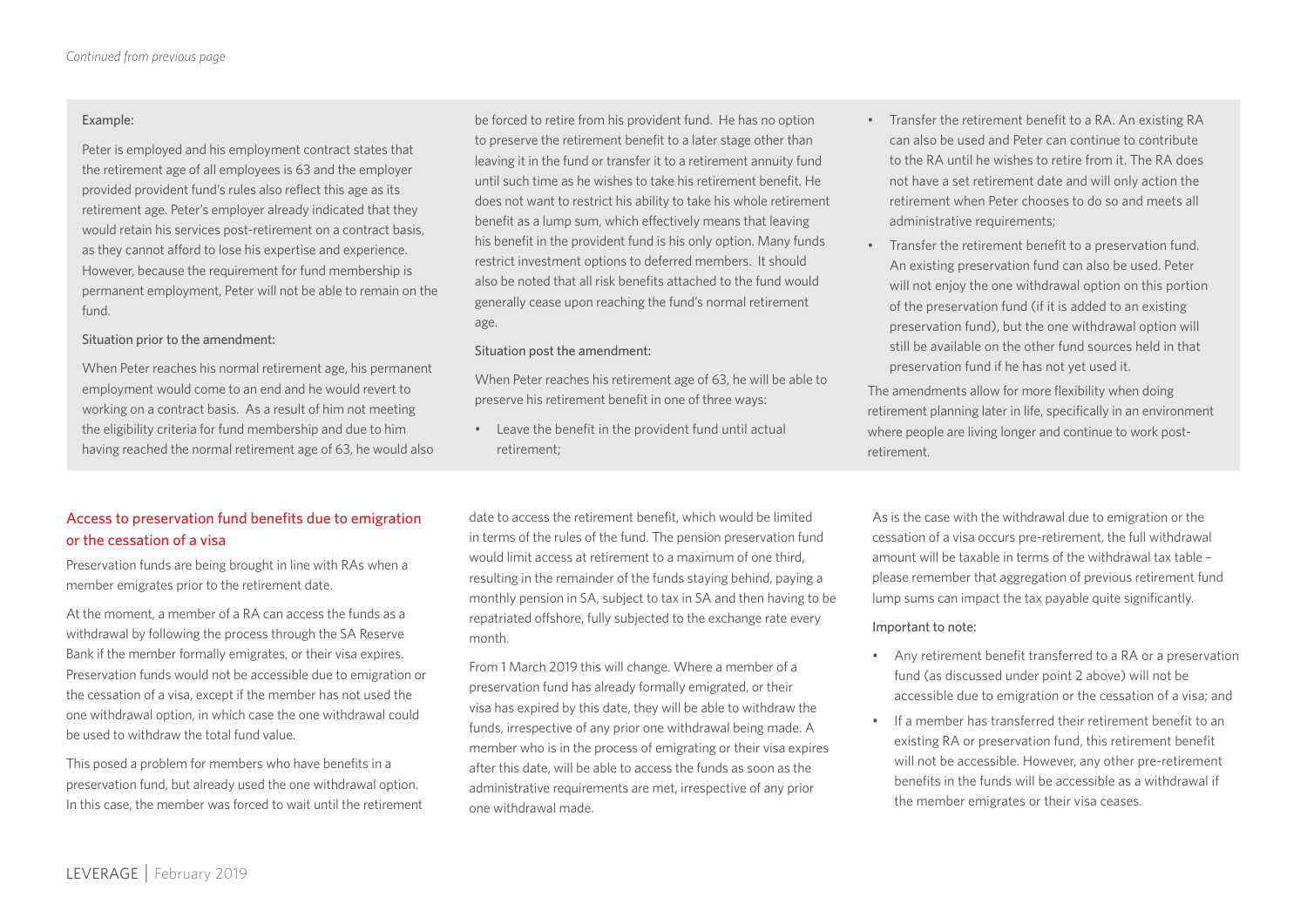#### Extending the tax-free transfer between retirement funds as a result of a divorce order

From 1 March 2019 the definition of a pension preservation fund has been amended to accept transfers from provident funds and provident preservation funds in terms of a divorce order. Such transfers will be tax-free.

When funds are transferred from a provident fund or provident preservation fund to a pension preservation fund, the transferred funds are subject to the rules of the pension preservation fund, which will result in limited access at retirement. This should be highlighted to the divorced non-member spouse when making their decision.

### Clarifying the principle when using contributions made to retirement funds as a section 10C exemption against compulsory annuity income

To give this amendment the right context, let's take a step back. Where a taxpayer contributes to retirement funds during a tax year, section 11F of the Act provides the parameters to determine the maximum tax deductible contributions made. Where contributions made exceed the allowed deduction, excess contributions that did not rank as a deduction during that tax year will roll-over to the following tax year (the industry refers to these as disallowed contributions). In that following tax year, all disallowed contributions would be added to the actual

contributions made during that year, the sum of which would then be deductible and once again any amount in excess of the maximum allowable deduction during that tax-year will roll over.

In addition of rolling over to the following tax year for the purposes of section 11F, the ITA also provides for two other instances where a taxpayer may benefit from disallowed contributions:

- Paragraph 5 or 6 of the Second Schedule to the ITA, which allows for a deduction of contributions that did not rank as a deduction under section 11F when determining the taxable lump sum coming from a retirement fund (upon withdrawal, retirement or death), and
- Section 10C that allows for contributions that did not rank as a deduction under section 11F to be used as an exemption against compulsory annuity income received.

#### Example:

Mary has accumulated R230 000 disallowed contributions when she retired from her employer. She elects to withdraw a lump sum of R100 000, transfer the remaining retirement benefit to a living annuity, and withdraw an income of R15 000 per month from that living annuity.

When the tax directive for the lump sum is issued, no tax is payable due to R230 000 disallowed contributions being

available. Therefore, R100 000 of this amount is used against the lump sum under paragraph 6 of the Second Schedule.

The living annuity will be subject to PAYE during the year and the administrator is obliged to withhold that PAYE. At the end of the tax year, Mary will enjoy the section 10C exemption against the living annuity income, to the extent of R130 000 (R230 000 – R100 000). The outcome is that only R50 000 (R180 000 – R130 000) of the living annuity will be subject to tax, and Mary will be refunded any PAYE deducted during the tax year over and above this amount.

The introduction of section 10C resulted in some creativity from the industry and a practice that saw individuals (over the age of 55) investing large lump sums into RAs, then immediately transferring the RA's retirement benefit to a living annuity to start receiving a monthly pension from that living annuity – all in the same tax year. They would then claim the large contribution as a section 10C exemption in the same tax year to secure tax-free income from the living annuity.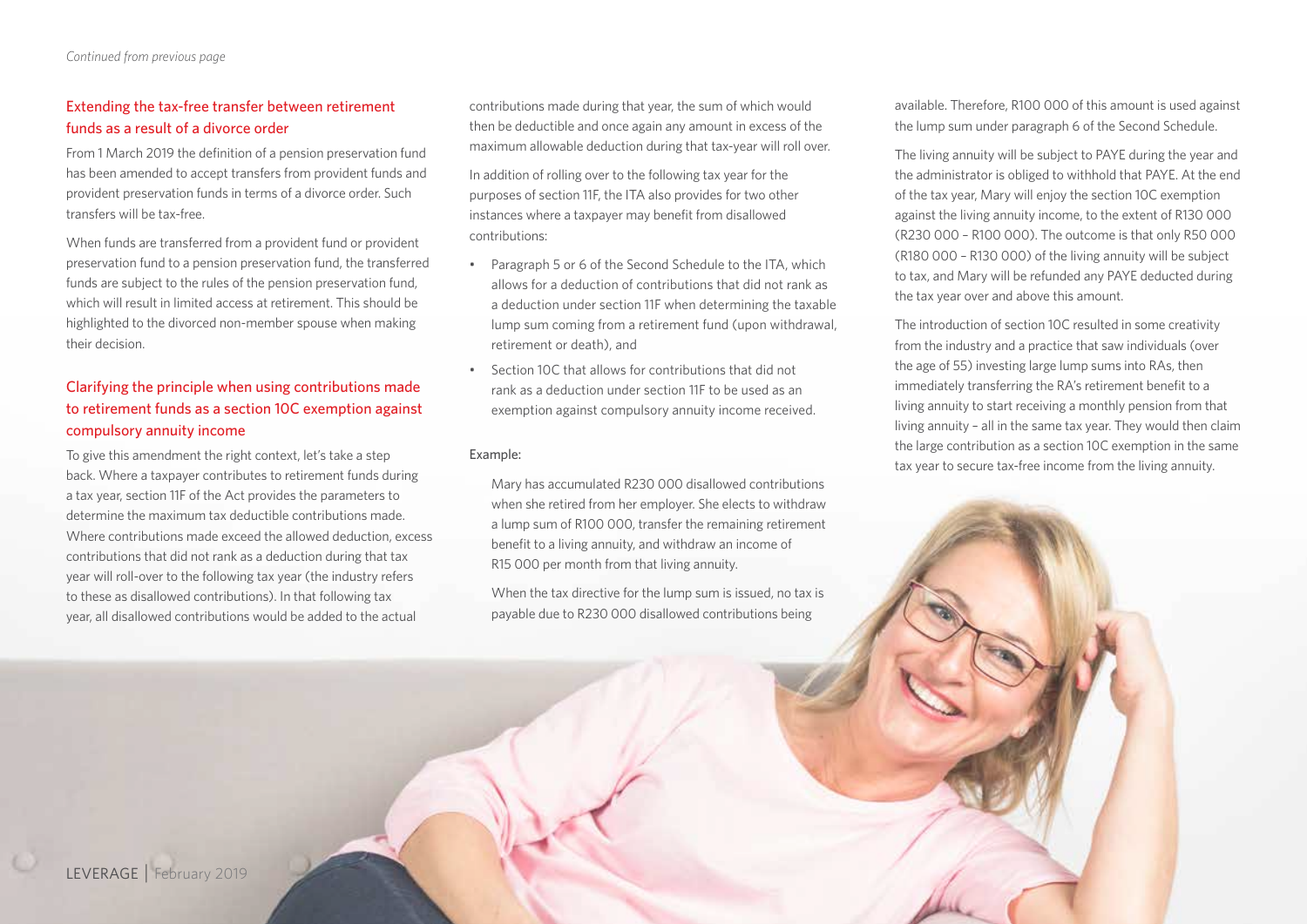#### Example:

Carl (57) won the Lotto and has R10 million to invest to provide for an income. He decides to invest it in a RA and then immediately into a living annuity. He made the contribution to the RA on 1 June 2018 and received his first income from the living annuity on 1 August 2018. He elected an income of R80 000 per month. During the year, he also received contracting fees of R1 500 000. He does not have any other disallowed contributions at his disposal.

#### At the end of the tax year his tax calculation will be as follows:

#### Carl's situation will therefore change as follows:

Carl (57) won the Lotto and has R10 million to invest to provide for an income. He decides to invest it in a RA and then immediately into a living annuity. He made the contribution to the RA on 1 June 2018 and received his first income from the living annuity on 1 August 2018. He elected an income of R80 000 per month. During the year he also received contracting fees of R1 500 000. He does not have any other disallowed contributions at his disposal.

#### At the end of the tax year his tax calculation will be as follows:

| Contracting fees                                      | R1500000                                           | Contracting fees                                      | R1500000                                                                                              |
|-------------------------------------------------------|----------------------------------------------------|-------------------------------------------------------|-------------------------------------------------------------------------------------------------------|
| Living annuity                                        | R 560 000 (7 x R80 000)                            | Living annuity                                        | R 560 000 (7 x R80 000)                                                                               |
| Gross income                                          | R <sub>2</sub> 060 000                             | Gross income                                          | R <sub>2</sub> 060 000                                                                                |
| Less exemptions:                                      | R 560 000 (total living annuity income due to R10m | Less exemptions:                                      | No exemption is available, as there was no amount that did not rank as a deduction in a prior year of |
| Section 10C                                           | contribution made that will not be deductible)     | assessment.                                           |                                                                                                       |
| Less deduction:<br>RA contribution ito S11F           | R 350 000 (maximum deductible amount)              | Less deduction:<br>RA contribution                    | R 350 000 (maximum deductible amount)                                                                 |
| Taxable income                                        | R1150000                                           | Taxable income                                        | R1710000                                                                                              |
| Remaining disallowed contribution will be as follows: |                                                    | Remaining disallowed contribution will be as follows: |                                                                                                       |
| Contribution made                                     | R10 000 000                                        | Contribution made                                     | R10 000 000                                                                                           |
| Less section 10C application                          | R 560000                                           | Less section 10C application                          | Nil                                                                                                   |
| Less section 11F deduction                            | R 350000                                           | Less section 11F deduction                            | R 350 000                                                                                             |
| Roll over amount                                      | R 9 090 000 (to be applied in following tax years) | Roll over amount                                      | R 9 650 000 (to be applied in following tax years)                                                    |

The amendment will result in the section 10C exemption being applicable to the extent that an amount did not rank as a deduction in any prior year of assessment. It eliminates the possibility that a person can enjoy the section 10C exemption in the same tax year that the contribution was made. This amendment will apply from 1 March 2016, which was the date when the section 10C exemption was introduced.

From an advice point of view, it is important to inform the client that the exemption will only start applying in the following year of assessment and only if did not rank as a deduction under s 11F and was not used in terms of the Second Schedule.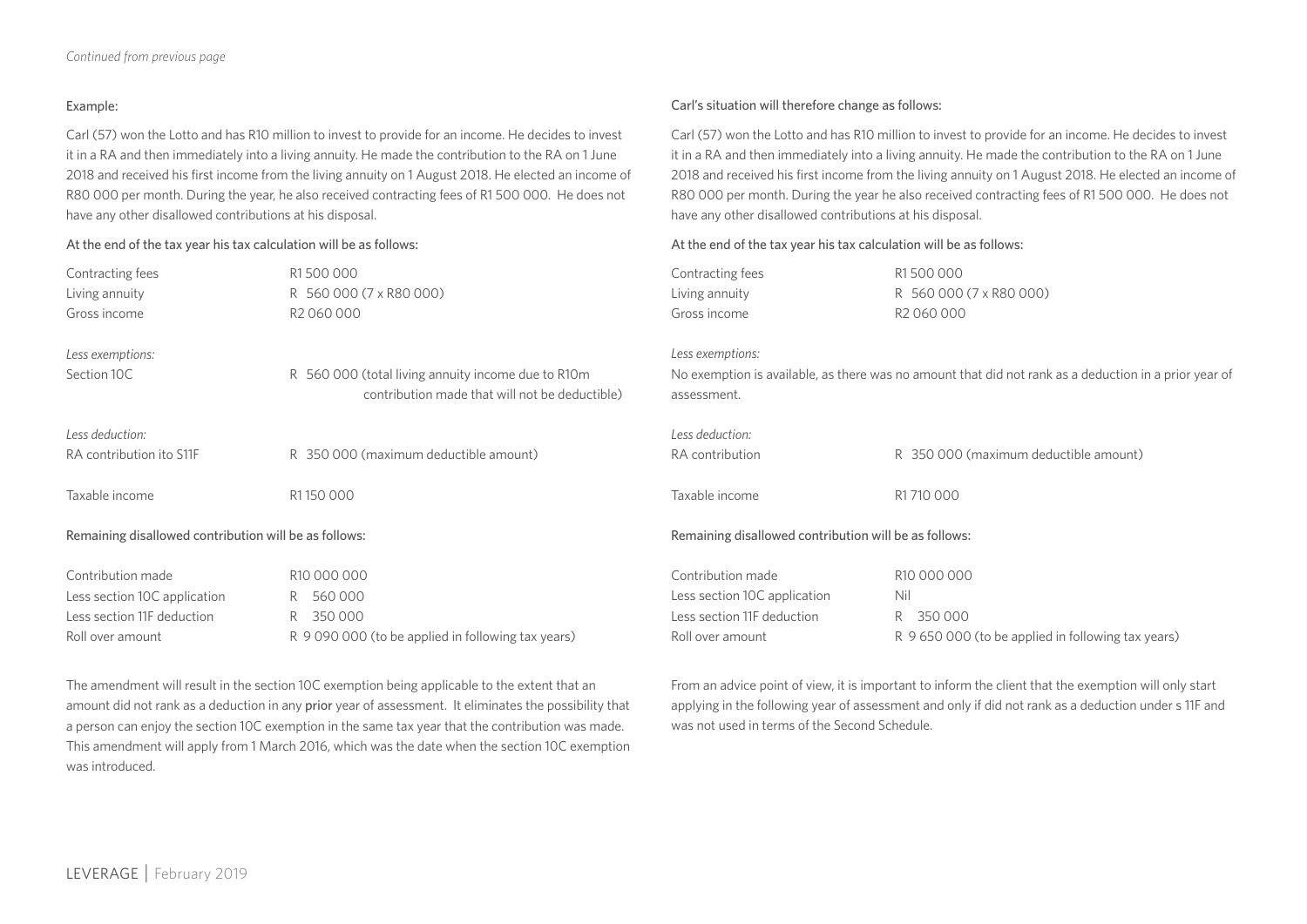

## Dots on the horizon

By Sharon Hamman, Senior Legal Adviser

#### Foreign employment exemption – section 10(1)(o)

This amendment is proposed to take effect on 1 March 2020 and can have far-reaching effects for people working abroad while still a SA tax resident.

At the moment if a SA tax resident works abroad and earns foreign employment income, that income will be exempt from income tax in SA if the following requirements are met:

- They are outside SA for at least 183 days during any 12-month period;
- Of which 60 days must be consecutive.

From next year, the exemption will be limited to a maximum amount of R1 million. So if a person earns foreign employment income below R1 million, the total income will still be exempt from income tax in SA. However, if earnings exceed R1 million, the excess amount may be subject to tax in SA.

If the income is earned in a country where no tax is levied on the income in that country – for example one of the tax exempt countries like Dubai – then the full excess amount will be subject to tax as usual. If tax is payable in that country, the double taxation agreement between SA and that country will dictate how the tax is determined and payable – to prevent the income from being taxed twice.

SA taxpayers employed in tax-exempt countries can be severely affected by this amendment.

#### ANC's suggestion to manipulate retirement fund investment into government projects

With the run-up to the election all parties are sharing their manifests in the hope to gain votes. In their election manifesto the ANC once again mentioned the possibility to amend investment guidelines applicable to retirement funds, to force those funds to invest in government projects and businesses. It has caused quite a stir in the media and has many an investor worried.

The reason I am including this in this publication is to highlight the procedure that must take place before a change like this can happen. Firstly, the public, retirement funds, employers, employees, their unions, and bargaining councils will have their say and give input. The international market will also have something to say.

Then, government will have to hear all interested parties' input, take it all into account, after which the legislature will have to draft something that will once again be open for debate, comment, constant amendment, and eventual approval by government –it can only be enacted if the majority of MPs vote in favour of the amendment.

We have heard this before, always during election times, and not once has anything transpired. I cannot predict the future, but I do know that there is a long process to be followed before something like this is enacted. Let us wait and see and not worry about things that we have no control over at this point. When the time comes, we will make sure our voices are heard. Of course we will keep you informed if anything changes or as the matter develops.